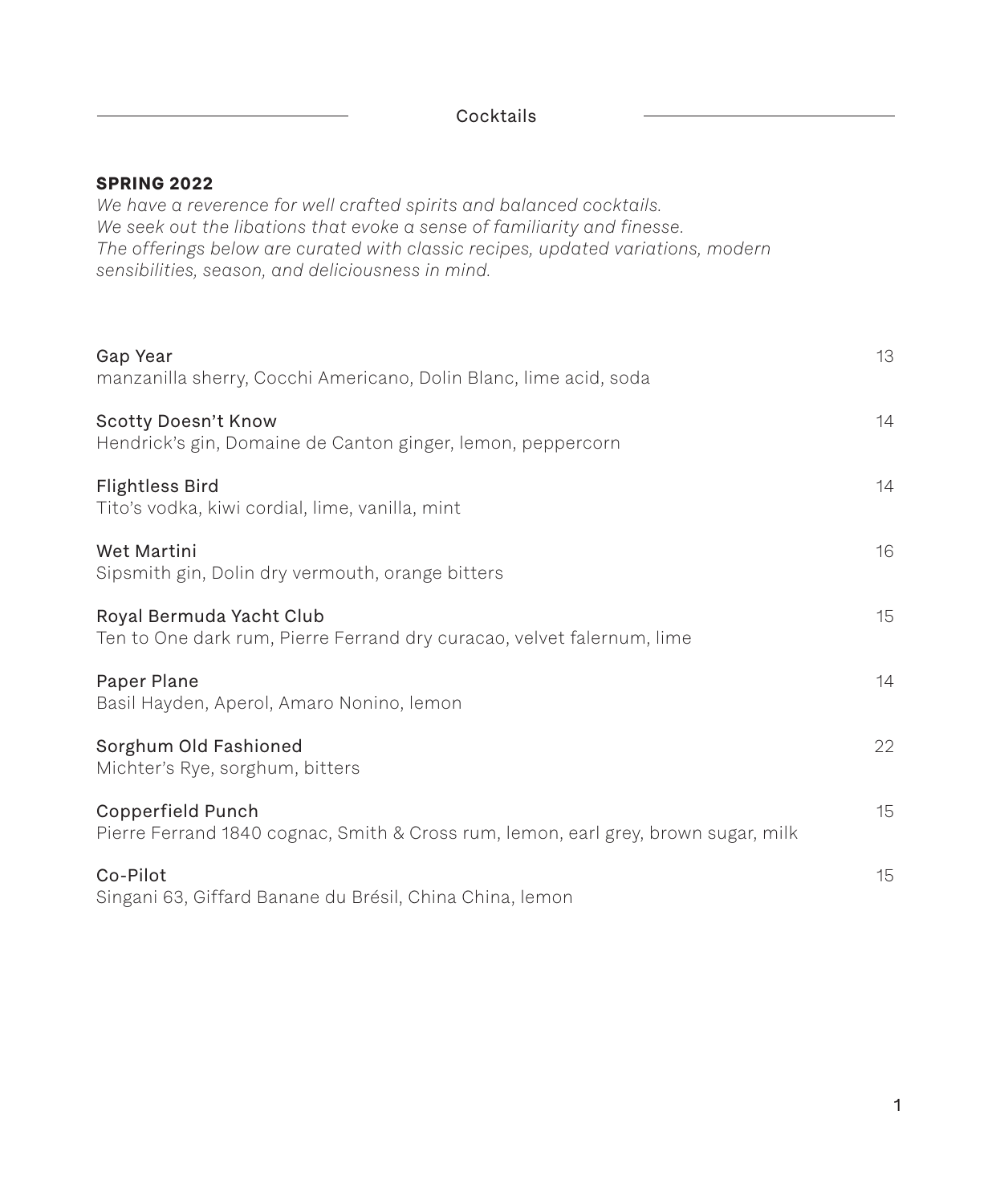| <b>BUBBLES</b>                                                                                                                                                    |        |
|-------------------------------------------------------------------------------------------------------------------------------------------------------------------|--------|
| PINOT NOIR-CHARDONNAY-MEUNIER, Bertrand-Delespierre,<br>'Enfant de la Montagne,' Montagne de Reims, Brut NV<br>-treat yourself to this fizzy delight              | 26/104 |
| ROSÉ OF XAREL-LO-MACABEU-PARELLADA-MONASTRELL, Raventós, 'de Nit,'<br>Conca del Riu Anoia, Spain '19<br>-top notch pretty pink Cava from a centuries old estate   | 16/64  |
| <b>WHITE</b>                                                                                                                                                      |        |
| GRÜNER VELTLINER, Hirsch, 'Hirschvergnugen,' Kamptal, Austria '20<br>-zested lime, white pepper, and snappy green goodness                                        | 13/52  |
| VERDECA, Produttori di Manduria, 'Alice,' Salento, Puglia, Italy '20<br>-textural and brilliant; a peek at the delights southern Italian viticulture has to offer | 13/52  |
| TSOLIKOURI, Teliani Valley, Lechkhumi, Georgia, '19<br>-pronounced "Tso-lee-ko-oo-ree"; a modern offering from where viticulture began                            | 12/48  |
| CHENIN BLANC, Domaine des Hauts Baigneux, 'Les Chênes,'<br>Touraine Azey le Rideau, Loire, France '20<br>-get it while the chenin gettin' is good                 | 13/52  |
| CHARDONNAY, Failla, Sonoma Coast, CA, USA '19<br>-bottled California sunshine                                                                                     | 19/76  |
| VIOGNIER, Julien Cécillon, 'Invictus,' Rhône, France '20<br>-a study in balance; luscious texture, generous fruit + florals, freshness                            | 18/72  |
| RIESLING, Kruger-Rumpf, 'Estate,' Feinherb, Nahe, Germany '20<br>-sugar and spice and everything nice                                                             | 12/48  |

Wines By The Glass

L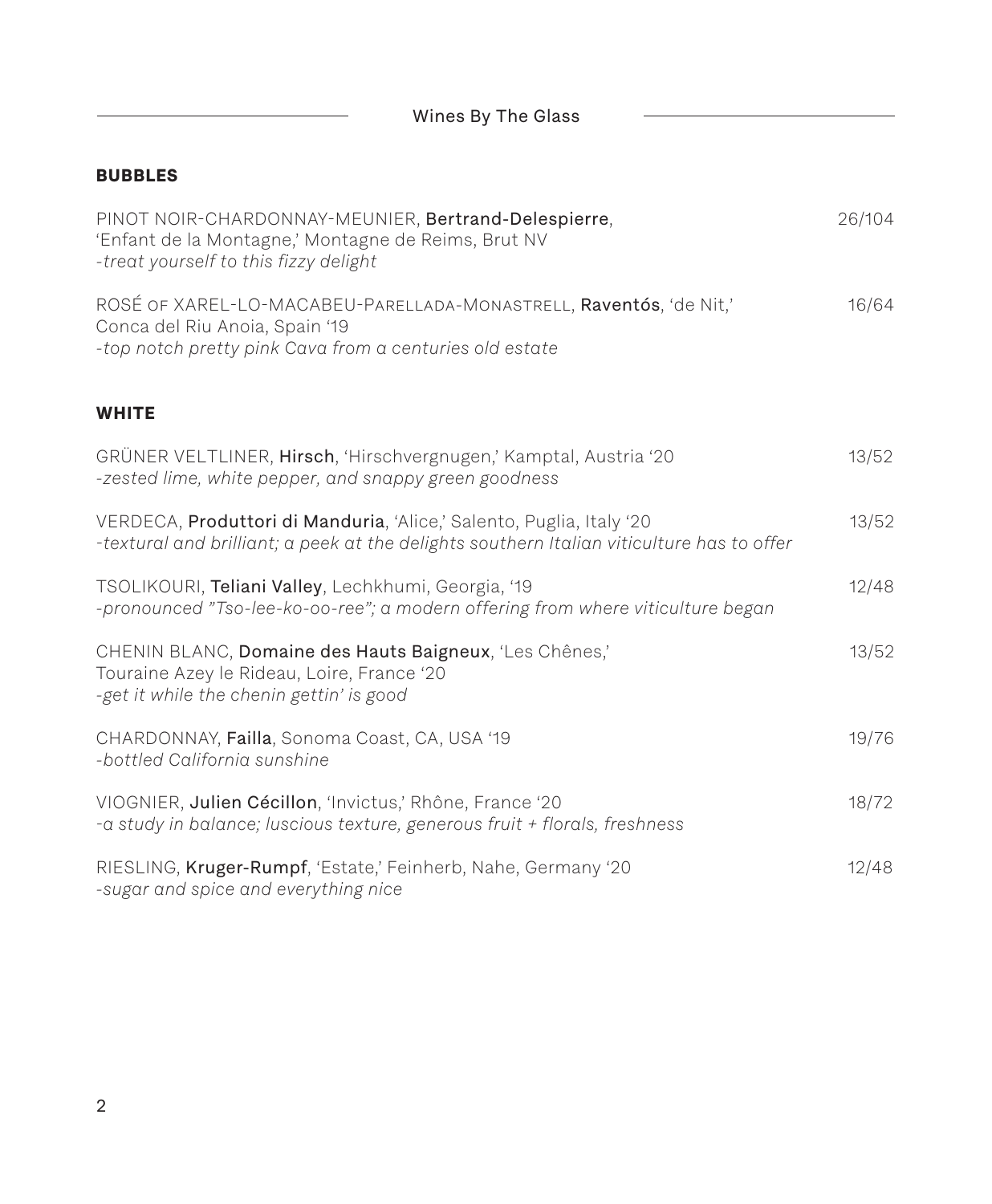Wines By The Glass

#### **PINK + ORANGE**

| ROSÉ OF GRENACHE-SYRAH-MOURVÈDRE-COUNOISE, Matthiasson, CA, USA, '21<br>-a perennial favorite pink                                                   | 16/64 |
|------------------------------------------------------------------------------------------------------------------------------------------------------|-------|
| VERMENTINO-CANNONAU, Cardedu, 'Bucce,' Sardinia, Italy '20<br>-Car-de-DO have a glass-- seasoned with sea breezes and savory herbs                   | 14/56 |
| <b>RED</b>                                                                                                                                           |       |
| GAMAY, Julien Sunier, 'Wild Soul,' Beaujolais, France '20<br>-wildly delicious                                                                       | 16/64 |
| PINOT NOIR, Tyler, Santa Rita Hills, CA, USA '20<br>-distinctively Santa Rita Hills--fruit, minerality and finesse                                   | 18/72 |
| PINOT MEUNIER, Darting, 'Dürkheimer Feuerberg,' Trocken, Pfalz, Germany '18<br>-not just for Champagne; aromatics leap out of this glass             | 13/52 |
| MENCÍA, Guímaro, Ribeira Sacra, Spain '18<br>-dramatic, terraced slopes yield nuanced slate, hard spices, and sense of place                         | 16/64 |
| CABERNET FRANC, Manoir de la Tête, 'Bagatelle,' Saumur, Loire, France '20<br>-evocative of the region with a classic but not overly serious approach | 14/56 |
| SANGIOVESE-CABERNET SAUVIGNON-MERLOT, Campi Nuovi, Montecucco,<br>Tuscany, Italy '18<br>-Super Tuscan. Super Tasty.                                  | 17/68 |
| ZINFANDEL, Bedrock Wine Co., 'Old Vine,' CA, USA '20                                                                                                 | 16/64 |

*-depth and substance from a project committed to highlighting field blends on old sites*

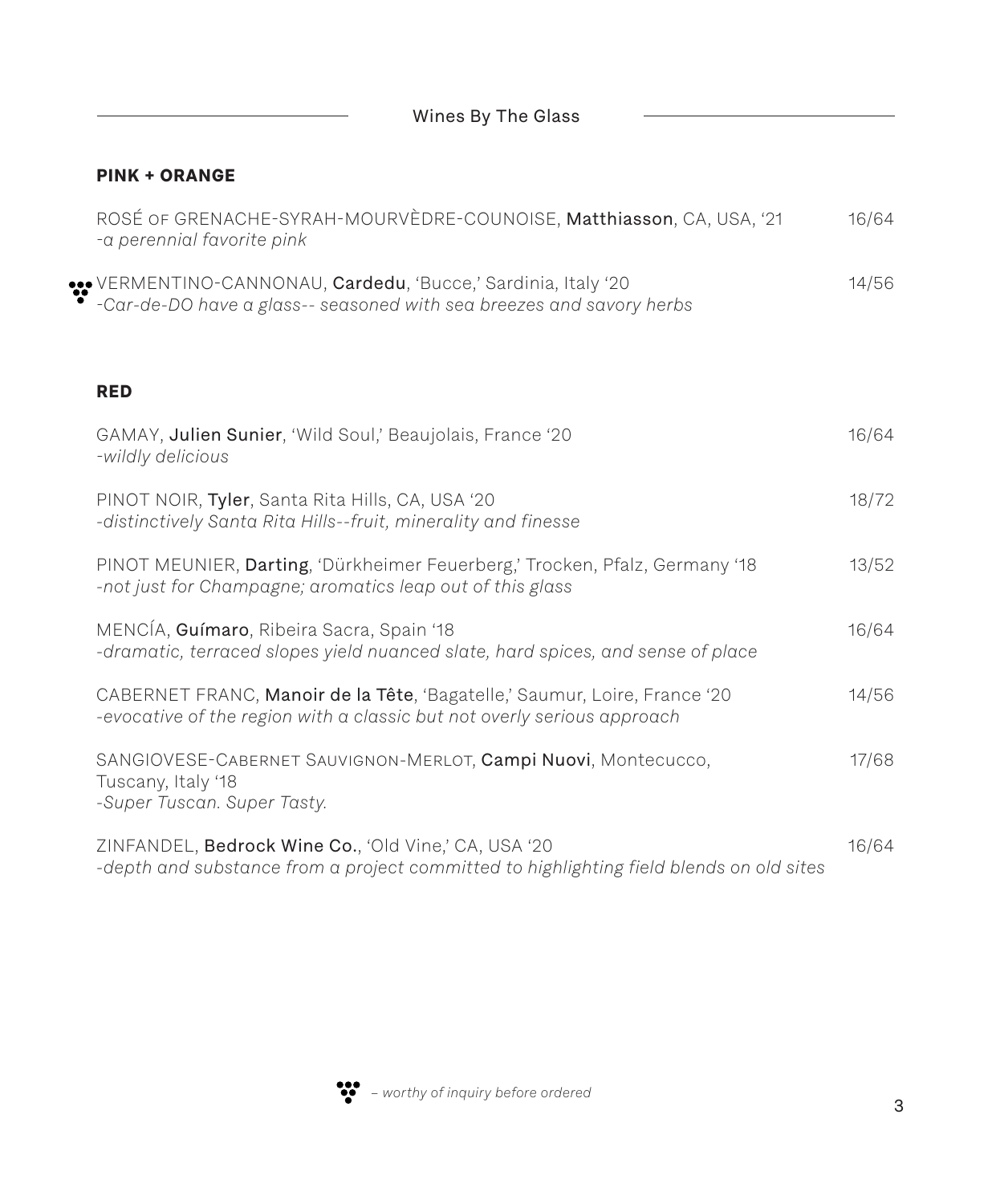$\overline{\phantom{a}}$ 

#### **BUBBLES – champagne**

| CHARDONNAY, Selosse, 'Initial,' Grand Cru, Avize, Côtes de Blancs, Brut NV                           | 440 |
|------------------------------------------------------------------------------------------------------|-----|
| CHARDONNAY-MEUNIER-PINOT NOIR, Bérêche + Fils, 'Reserve,' Brut NV                                    | 110 |
| CHARDONNAY-PINOT NOIR, Ruppert-Leroy, 'Cuvée 11, 12, 13,' Aube, Brut Nature NV                       | 140 |
| MEUNIER, Benoît Déhu, 'La Rue des Noyers,' Vallée de la Marne, Brut Nature '16                       | 175 |
| MEUNIER-PINOT NOIR-CHARDONNAY, A. Lamblot, 'Intuition Nature,'<br>Montagne de Reims, Brut Nature '18 | 138 |
| PINOT BLANC, Vouette + Sorbée, 'Textures,' Aube, Brut Nature NV ('16)                                | 175 |
| PINOT NOIR, Savart, 'L'Ouverture,' 1er Cru, Écueil, Montagne de Reims, Brut NV                       | 128 |
| ROSÉ OF CHARDONNAY-PINOT NOIR-MEUNIER, Chartogne-Taillet,<br>Montagne de Reims, Brut NV              | 140 |
| ROSÉ OF CHARDONNAY-PINOT NOIR-MEUNIER, Billecart-Salmon, Brut NV                                     | 170 |
|                                                                                                      |     |
| <b>BUBBLES - SPARKLING WINE</b>                                                                      |     |
| NOSIOLA-VERDEALBARA-LAGARINO, Furlani, 'Alpino,' Trento, Italy NV                                    | 75  |

| ROSÉ OF VALDIGUIÉ, Cruse Wine Co., 'Deming Vineyard,' |  |
|-------------------------------------------------------|--|
| Napa Valley, CA, USA, Pétillant Naturel '20           |  |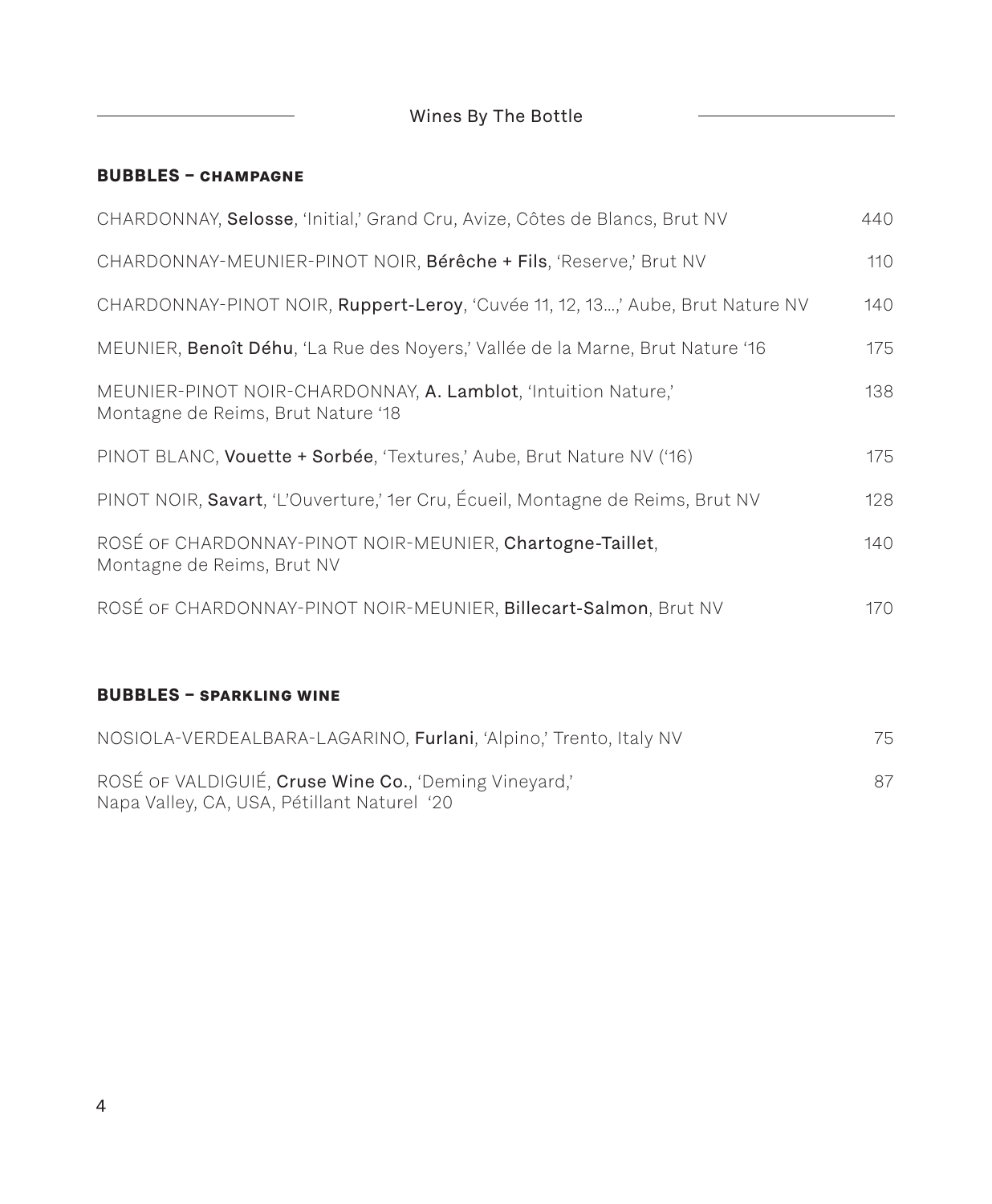# **ALSACE, AUSTRIA + GERMANY WHITE VARIETIES**

| GRÜNER VELTLINER, Hirsch, 'Ried Lamm,' Kamptal, Austria '19           | 126. |
|-----------------------------------------------------------------------|------|
| RIESLING, Müller-Catoir, 'Mandelgarten,' Spätlese, Pfalz, Germany '18 | 106. |
| RIESLING, Odinstal, '120 N.N.,' Trocken, Pfalz, Germany '19           | 85   |
| RIESLING, Christian Tschida, 'Laissez-Faire,' Burgenland, Austria '17 | 150  |
| RIESLING, Vignoble du Rêveur, 'Vibrations,' Sec, Alscace, France '19  | 64.  |

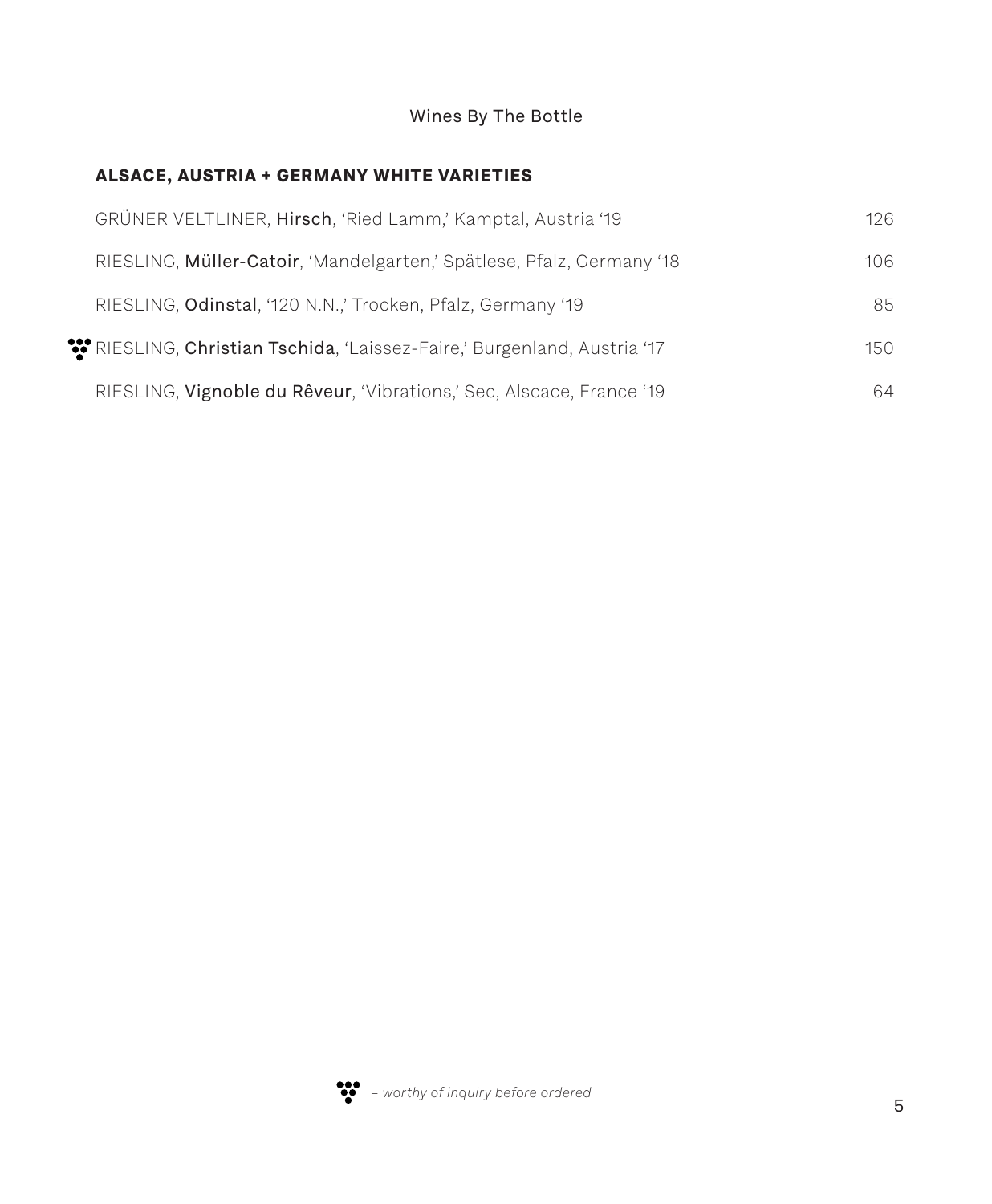### **ITALY + SPAIN WHITES**

<u> 1980 - Johann Barbara, martin basa</u>

| ALBARIÑO, Eladio Pineiro, 'Envidia Cochina,' Rias Baixas, Spain '20                         | 76  |
|---------------------------------------------------------------------------------------------|-----|
| CARRICANTE, I Custodi, 'Ante,' Etna, Sicily, Italy '18                                      | 82  |
| FIANO-MALVASIA-TREBBIANO, Casebianche, 'Iscadoro,' Campania, Italy '18                      | 72  |
| FRIULANO, Ronco del Gnemiz, 'San Zuan,' Friuli Colli Orientali, Italy '20                   | 114 |
| FRIULANO-RIBOLLA GIALLA-CHARDONNAY, Massican, 'Annia,'<br>Napa Valley, CA, USA '20          | 84  |
| GARGANEGA-TREBBIANO TOSCANO-ETC, Guiseppe Quintarelli,<br>'Bianco Secco,' Veneto, Italy '20 | 108 |
| ** GODELLO-DOÑA BLANCA, La Vizcaína (Raul Perez), 'La del Vivo, Bierzo, Spain '20           | 90  |
| WEBLOMINO FINO, Equipo Navazos, 'Florpower 84,'<br>Sanlúcar de Barrameda, Spain '16         | 80  |
| PECORINO, De Fermo, 'Don Carlino,' Abruzzo, Italy '19                                       | 78  |
| PIGATO, Punta Crena, 'Ca da Rena,' Liguria, Italy '19                                       | 76  |
| TREIXADURA- GODELLO-ALBARIÑO, Luis Rodriguez, 'A Teixa,' Ribeiro, Spain '17                 | 95  |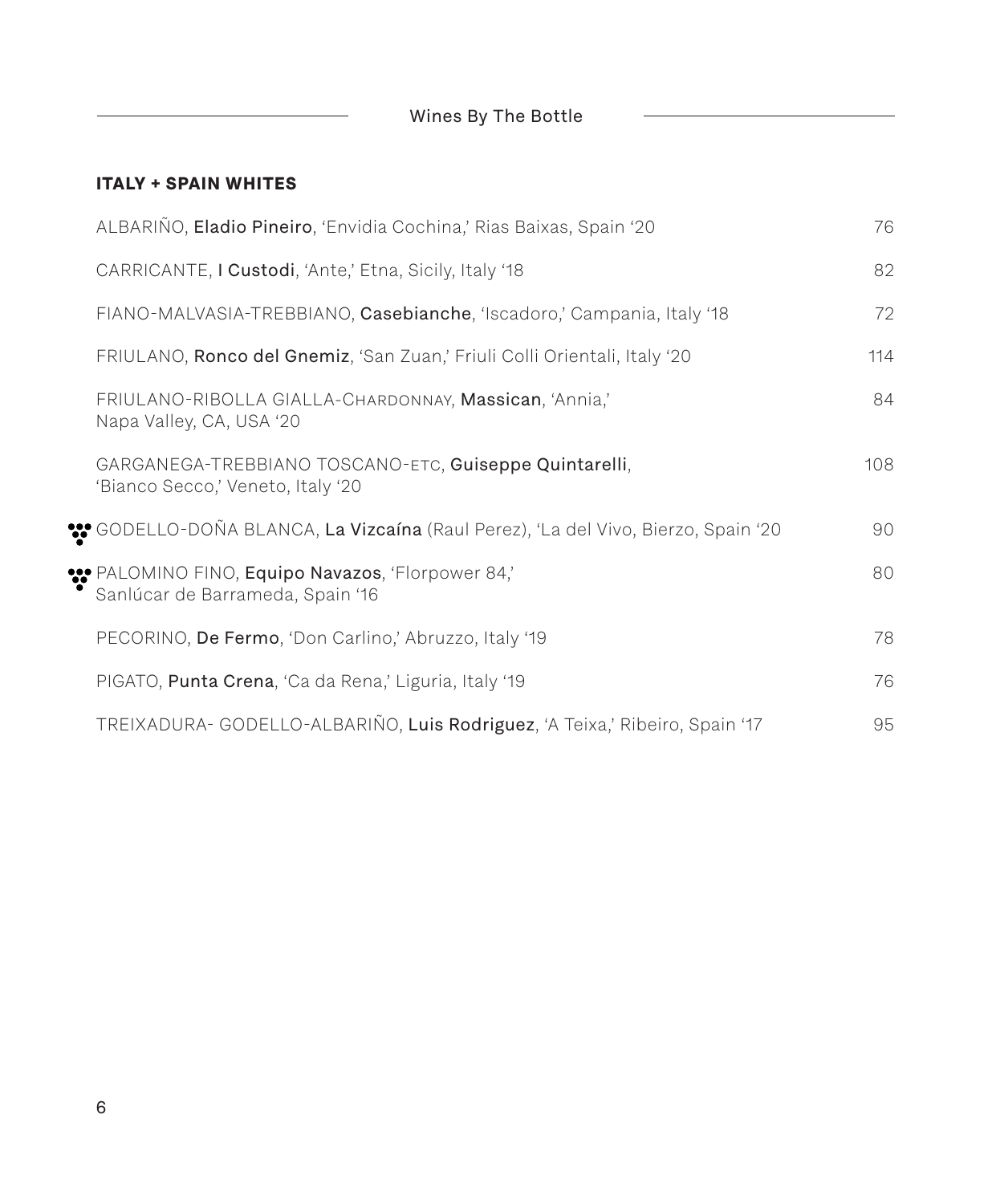Wines By The Bottle **Constant Contract Constant** 

# **LOIRE + OTHER FRENCH WHITE VARIETIES**

| ALIGOTÉ, Benjamin Leroux, Burgundy, France '18                                                 | 78  |
|------------------------------------------------------------------------------------------------|-----|
| CHENIN BLANC, Château Pierre Bise, 'Clos Coulaine,' Savennières, Loire, France '18             | 86  |
| CHENIN BLANC, Domaine A+R Mosse, 'Les Bonnes Blanches,' Loire, France '18                      | 100 |
| CHENIN BLANC, Domaine Collier, 'La Charpentrie,' Saumur, Loire, France '17                     | 158 |
| CHENIN BLANC, Domaine de la Taille aux Loups, 'Remus,' Montlouis, Loire, France '20            | 86  |
| CHENIN BLANC, Olga Raffault, 'Champ-Chenin,' Chinon, Loire, France '17                         | 104 |
| CHENIN BLANC, Thibaud Boudignon, Anjou, Loire, France '19                                      | 90  |
| JACQUÈRE-ALTESSE, Marie + Floiran Curtet, 'Tonnerre de Gres,' Savoie, France '19               | 86  |
| MARSANNE-ROUSSANNE, Lionel Faury, Saint Joseph, Rhône, France '19                              | 75  |
| MELON DE BOURGOGNE, Domaine de l'Ecu, 'Granite,' Muscadet Sèvre et Maine,<br>Loire, France '18 | 62  |
| SAUVIGNON BLANC, vonWinning, 'I,' Pfalz, Germany '19                                           | 96  |
| SAVAGNIN, Domaine du Pelican, Arbois, Jura, France '18                                         | 100 |

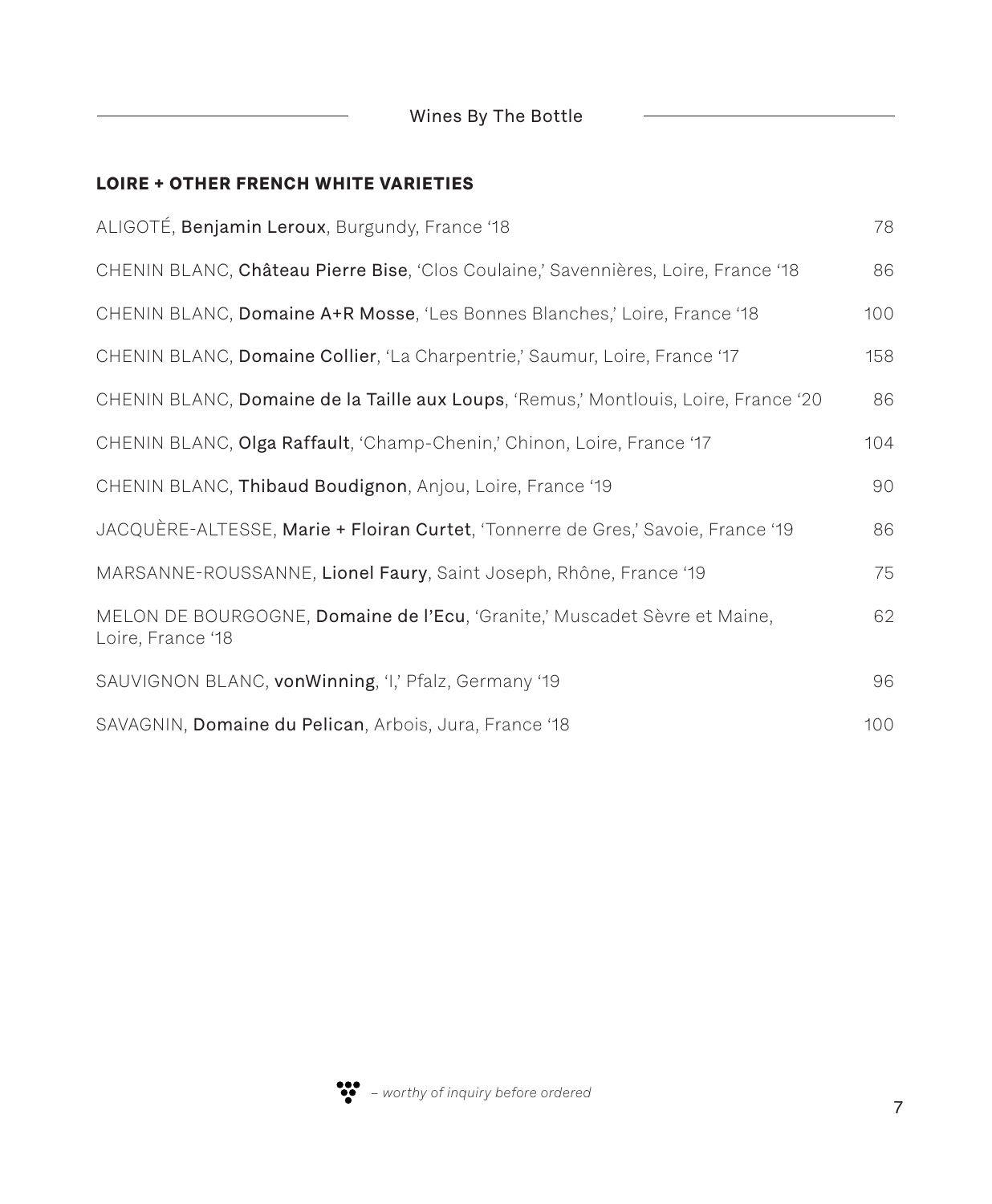#### **CHARDONNAY – old world**

<u> 1980 - Johann Barn, mars an t-Amerikaansk ferskeider (</u>

| Antoine Jobard, Burgundy, France '19                                                                                                             | 112    |
|--------------------------------------------------------------------------------------------------------------------------------------------------|--------|
| Domaine Ganevat, 'Les Chamois du Paradis,' Côtes du Jura, France '16                                                                             | 245    |
| Dominique Cornin, Pouilly-Fuisse, Burgundy, France '18                                                                                           | 84     |
| Domaine Pattes Loup, 'Vent d'Ange,' Chablis, Burgundy, France '18                                                                                | 96     |
| Domaine Morey-Coffinet, Burgundy, France '20                                                                                                     | 96     |
|                                                                                                                                                  |        |
| <b>CHARDONNAY - NEW WORLD</b>                                                                                                                    |        |
| $\mathsf{D}$ :- $\mathsf{T}$ -kis $\mathsf{L}$ - $\mathsf{L}$ -sexted Wild $\mathsf{D}$ -sexted Wilders $\mathsf{D}$ in the mass of $\mathsf{D}$ | $\cap$ |

| <b>Big Table Farm, 'The Wild Bee,' Willamette Valley, OR, USA '20</b>        | 80   |
|------------------------------------------------------------------------------|------|
| <b>Hope Well, Eola-Amity Hills, Willamette Valley, OR, USA '18</b>           | 145  |
| <b>Peay, Sonoma Coast, CA, USA '20</b>                                       | 96.  |
| <b>Presqu'ile, Santa Maria Valley, CA, USA '18</b>                           | 68   |
| <b>Sandhi</b> , 'Sanford + Benedict Vineyard,' Santa Rita Hills, CA, USA '19 | 100. |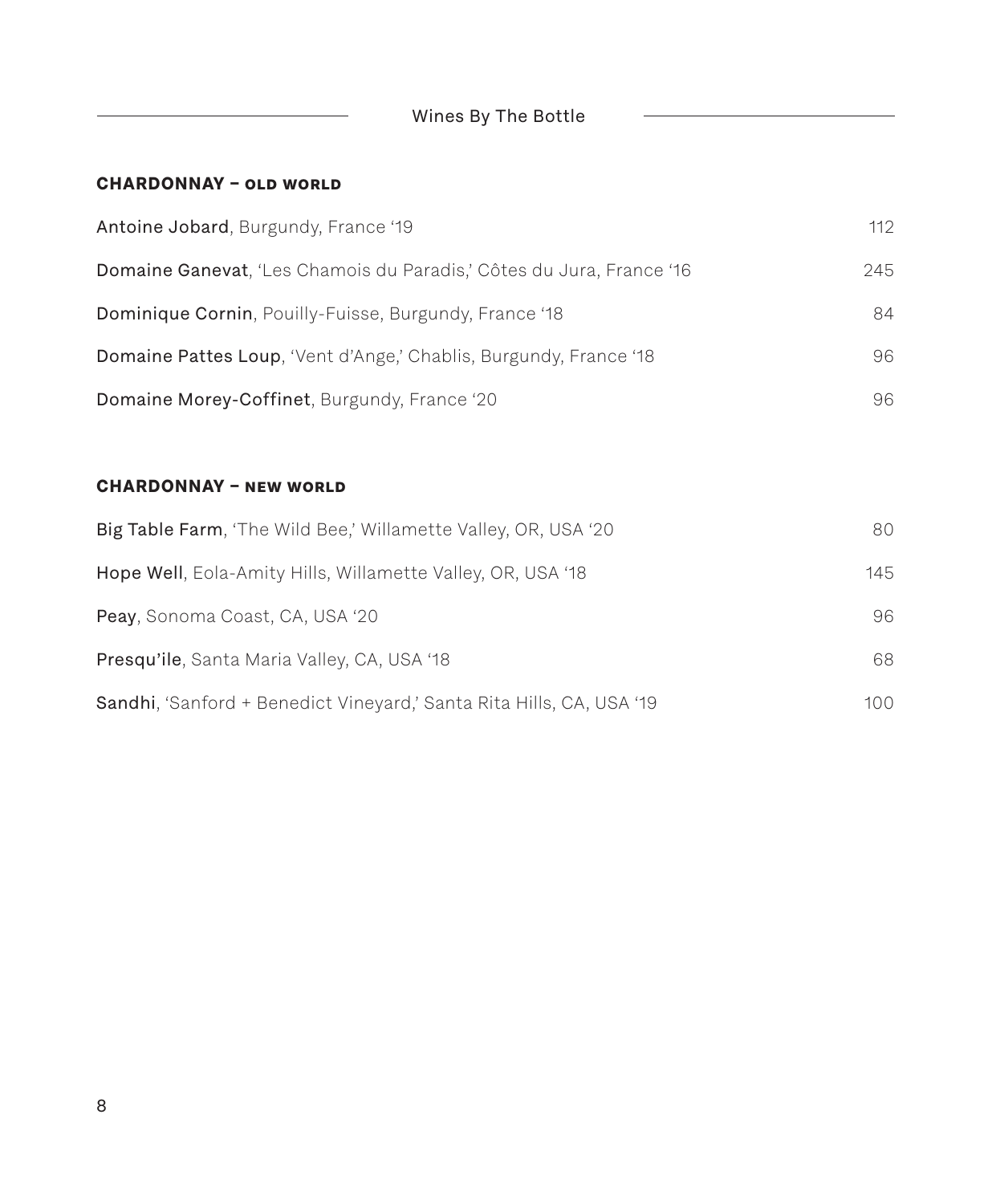$\overline{\phantom{0}}$ 

## **PINK + ORANGE WINES**

| ROSÉ OF GRENACHE-MOURVÈDRE-CINSAULT-SYRAH-ETC., Château Simone,<br>Palette, Provence, France '19                         | 135 |
|--------------------------------------------------------------------------------------------------------------------------|-----|
| ROSÉ OF TIBOUREN, Clos Cibonne, 'Tradition,' Côtes de Provence, France '20                                               | 80  |
| ROSÉ OF TOURIGA NACIONAL-GAMAY-ETC., Arnot-Roberts, CA, USA '21                                                          | 68  |
| ROSÉ OF ZINFANDEL-VERMENTINO, Martha Stouman, 'Post Flirtation,' CA, USA '21                                             | 78  |
| ROSÉ OF ZWEIGELT-GRÜNER VELTLINER, Arndorfer, 'Rosa Marie,' Kamptal, Austria '20                                         | 64  |
|                                                                                                                          |     |
| GARGANEGA, Sassara, 'Coconar,' Veneto, Italy '20                                                                         | 68  |
| WULLER THURGAU-RIESLING-GEWÜRTZTRAMINER-PINOT GRIS, Day Wines,<br>'Vin de Days l'Orange,' Willamette Valley, OR, USA '21 | 68  |
| PINOT GRIS, Jolie-Laide, CA, USA '21                                                                                     | 78  |
| ROUSANNE-MARSANNE-ETC., Domaine du Joncier, 'Lumen,' Rhône, France '19                                                   | 86  |
| SAUVIGNON BLANC, Domaine la Taupe, 'Surin,' Saumur, Loire, France '19                                                    | 78  |

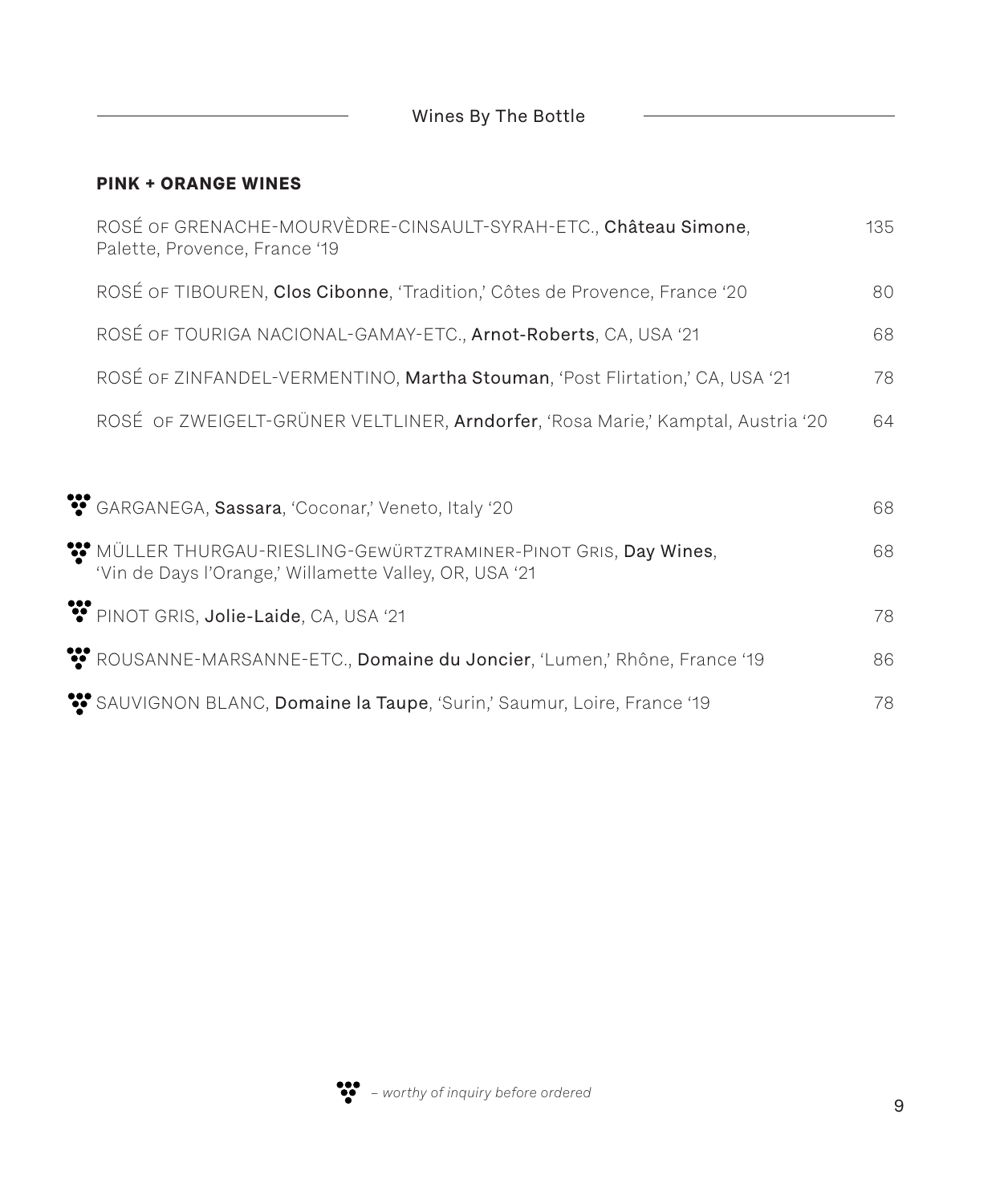#### **PINOT NOIR – old world**

| Charlopin-Tissier, 'Vieilles Vignes,' Côte de Nuits Villages, Burgundy, France '19   | 100 |
|--------------------------------------------------------------------------------------|-----|
| Clement + Florian Berthier, 'La Croix Renaud,' Sancerre, Loire, France '17           | 84  |
| <b>Domaine Fourrier</b> , 'Vieilles Vignes,' Gevrey Chambertin, Burgundy, France '19 | 198 |
| Marcel Deiss, Alsace, France '19                                                     | 84  |
| Pascal Clement, Burgundy, France '20                                                 | 88  |
| Simon Bize, 'Les Fournaux,' 1er Cru, Savigny-les-Beaune, Burgundy, France '19        | 180 |

#### **PINOT NOIR – NEW world**

| Day Wines, 'Johan Vineyard,' Van Duzer Corridor, Willamette Valley, OR, USA '18 | 98   |
|---------------------------------------------------------------------------------|------|
| Enfield Wine Co., 'Heron Lake Vineyard,' Wild Horse Valley, CA, USA '19         | 90.  |
| Eyrie Vineyards, 'Daphne,' Willamette Valley, OR, USA '17                       | 124  |
| Rhys, 'Alesia,' Santa Cruz, CA, USA '17                                         | 102  |
| Whitcraft, 'Pommard Clone,' Pence Ranch Vineyard, Santa Rita Hills, CA, USA '19 | 126. |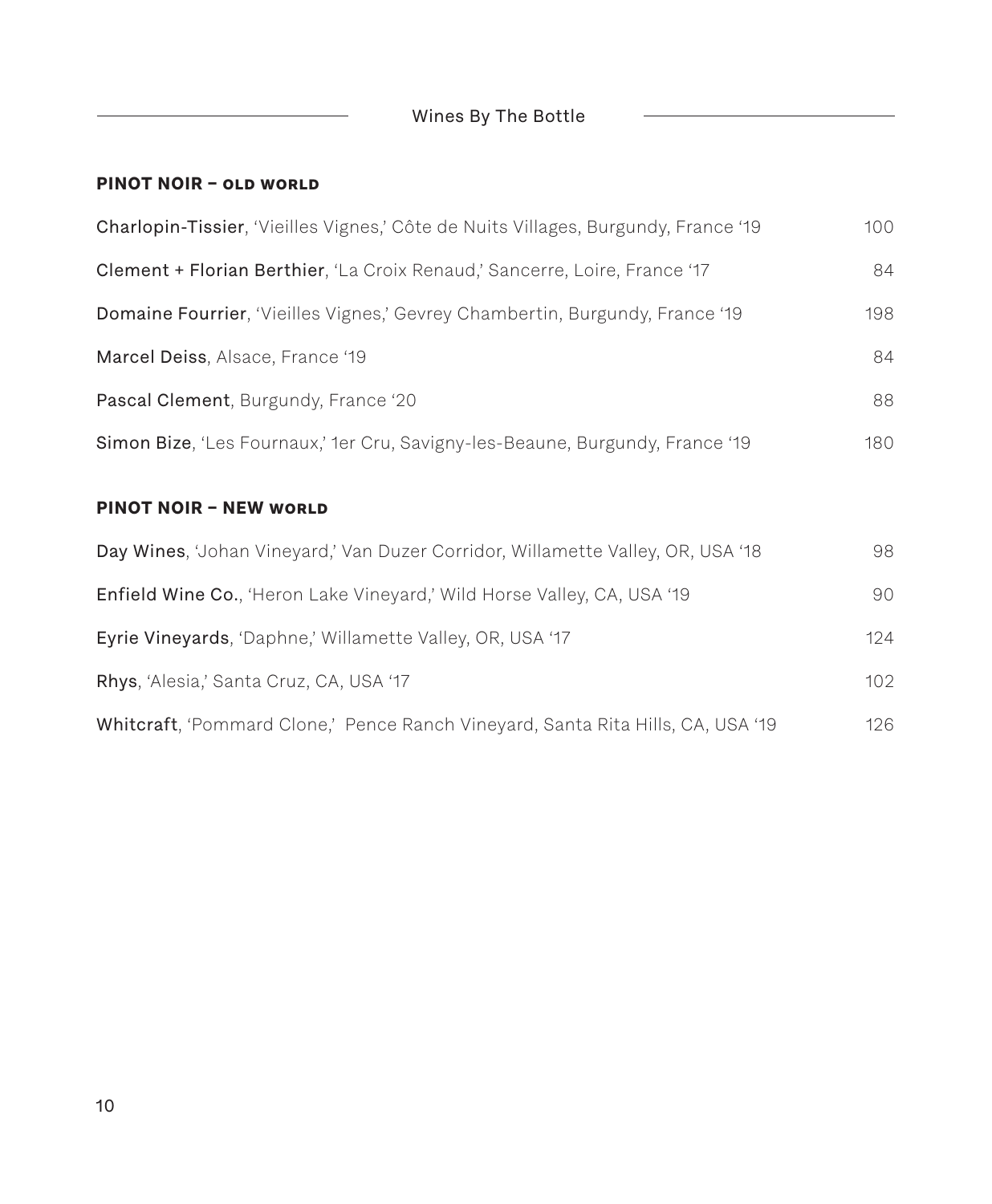$\overline{\phantom{a}}$ 

## **BEAUJOLAIS RED VARIETIES**

| GAMAY, Anne-Sophie Dubois, 'l'Alchimiste,' Beaujolais, France '20                            | 80   |
|----------------------------------------------------------------------------------------------|------|
| GAMAY, Domaine de la Grand'Cour, 'Clos de la Grand'Cour,' Fleurie,<br>Beaujolais, France '20 | 99   |
| GAMAY, Justin Dutraive, 'La Madone,' Fleurie, Beaujolais, France, '18                        | 106. |
| GAMAY, Sylvain Martel, 'Bessay,' Julienas, Beaujolais, France '20                            | 86   |
| PINOT NOIR-GAMAY, Philippe Tessier, 'Point du Jour', Cheverny, Loire, France '20             | 70   |
| POULSARD, Bénédicte + Stéphane Tissot, 'Vieilles Vignes,' Arbois, Jura, France '20           | 145  |
| TROUSSEAU-CABERNET PFEFFER-VALDIGUIÉ-GAMAY, Jolie-Laide, CA, USA '21                         | 84   |

#### **SPAIN RED VARIETIES**

| GARNACHA, Joan d'Argatà, 'Finca l'Argatà,' Monsant, Catalunya, Spain '17                                  | 88  |
|-----------------------------------------------------------------------------------------------------------|-----|
| GRANACHA-CABERNET SAUVIGNON-SYRAH-BOBAL, Jordi Llorens, 'Atikete,<br>Catalonia, Spain '19                 | 75  |
| GARNACHA-CARIGNAN, 4 Monos, 'Cien Lanzas,' Cenicientos, Madrid, Spain '18                                 | 86  |
| MANTONEGRO, Ca'n Verdura, 'Supernova,' Binissalem, Mallorca, Spain '20                                    | 75  |
| MOURATON-MENCÍA-GARNACHA TINTORERA-ETC., Daterra Viticultures,<br>'Azos da Vila,' Val do Bibei, Spain '19 | 84  |
| TEMPRANILLO-GRANACHA-ETC., R. López de Heredia, 'Viña Tondonia,'<br>Reserva, Rioja, Spain '10             | 118 |
| TREPAT, Lectores Vini, 'Pomagrana,' Conca de Barbera, Catalonia, Spain '20                                | 64. |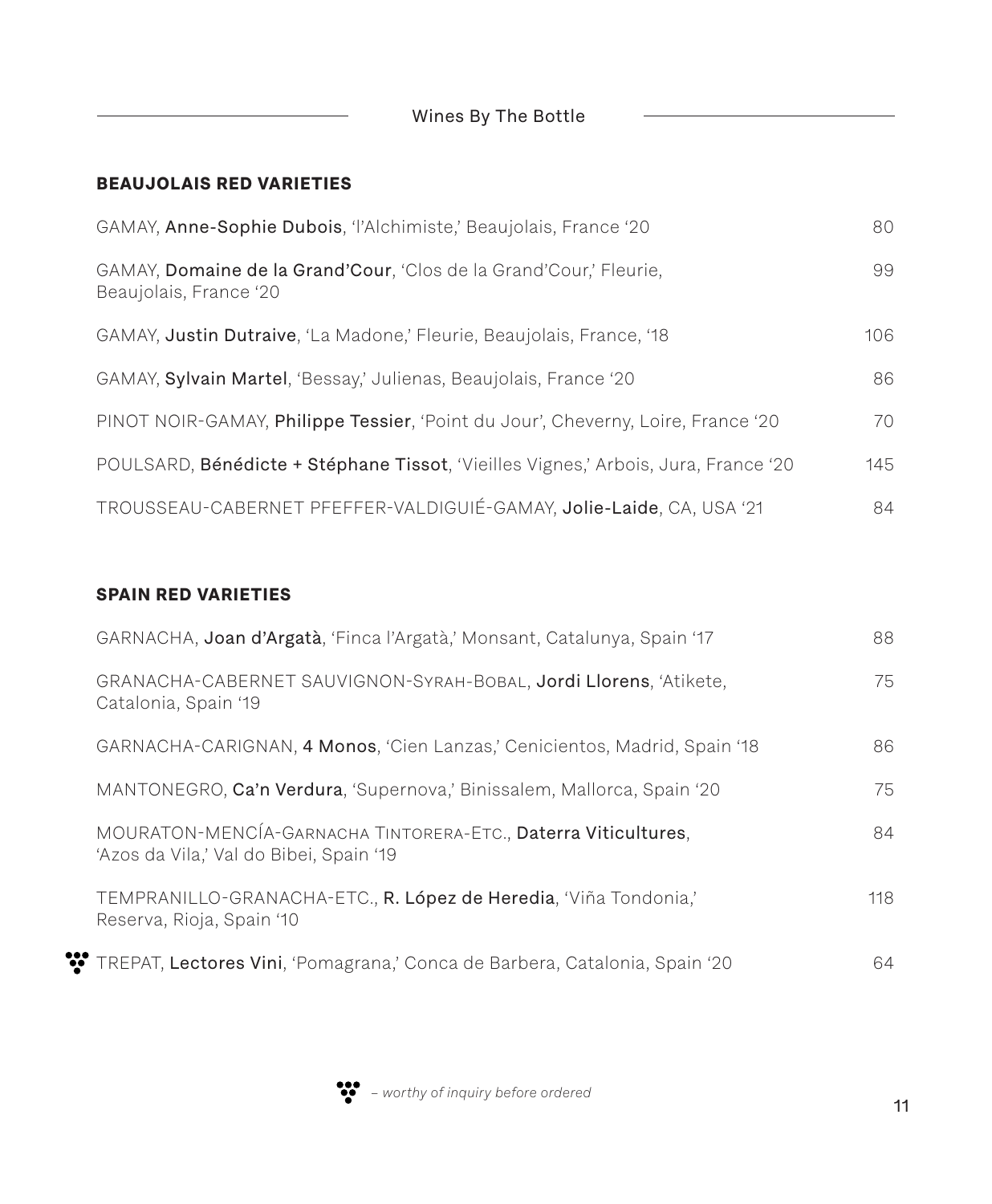## **ITALY RED VARIETIES**

<u> 1980 - Johann Barn, amerikansk politiker (</u>

| NEBBIOLO, Ca' del Biao, 'Autinbej,' Barbaresco, Piedmont, Italy '18                    | 70  |
|----------------------------------------------------------------------------------------|-----|
| NEBBIOLO, Caves de Donnas, Vallée d'Aoste, Italy '18                                   | 80  |
| NEBBIOLO, <b>Ioppa</b> , Ghemme, Piedmont, Italy '15                                   | 90  |
| NEBBIOLO-CROATINA-VESPOLINA, Colombera + Garella, Bramaterra,<br>Piedmont, Italy '16   | 92  |
| NERELLO MASCALESE, Romeo del Castello, 'Allegracore,'<br>Etna Rosso, Sicily, Italy '18 | 85  |
| ROSSESE, Ka'Manciné, 'Galeae,' Dolceacqua, Liguria, Italy '18                          | 88  |
| SANGIOVESE, Montevertine, 'Le Pergole Torte,' Tuscany, Italy '18                       | 325 |
| SANGIOVESE, Le Ragnaie, Brunello di Montalcino, Tuscany, Italy '17                     | 155 |
| SANGIOVESE, Sesti, Rosso di Montalcino, Tuscany, Italy '19                             | 90  |
| TEROLDIGO, Nüsserhof, 'Tygo,' Alto Adige, Italy '15                                    | 120 |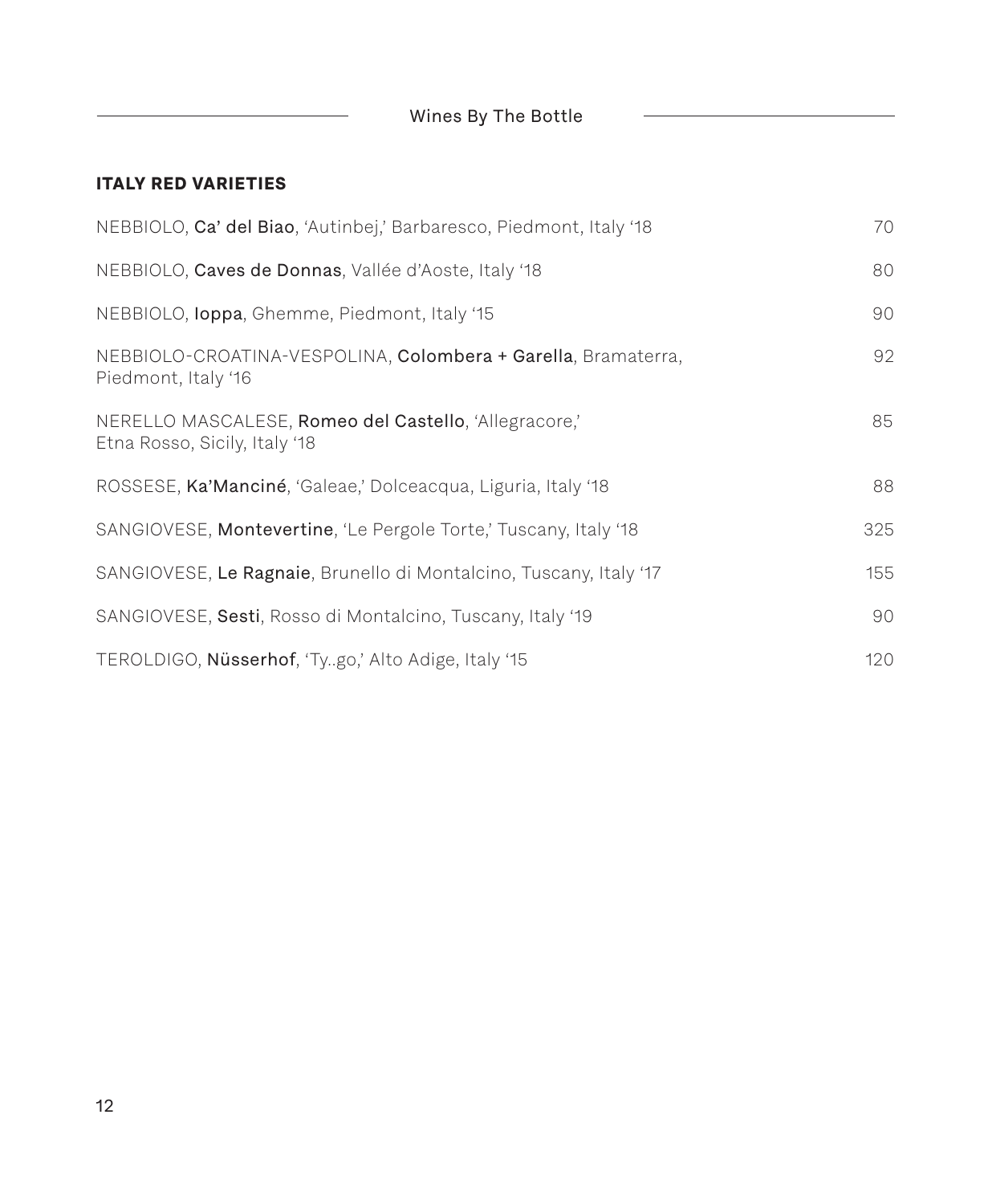# **BORDEAUX + RHÔNE RED VARIETIES**

<u> 1989 - Johann Barn, amerikansk politiker (</u>

| CABERNET FRANC, Château Yvonne, Saumur-Champigny, Loire, France '19                                               | 88   |
|-------------------------------------------------------------------------------------------------------------------|------|
| CABERNET SAUVIGNON, Martin Ray, Santa Cruz Mountains, CA, USA '19                                                 | 80   |
| CABERNET SAUVIGNON-CABERNET FRANC-MERLOT-PETIT VERDOT-MALBEC,<br>Château Fonbadet, Pauillac, Bordeaux, France '16 | 116  |
| GRENACHE-MOURVÈDRE, Domaine Jérôme Gradassi, Châteauneuf-du-Pape,<br>Rhone, France '19                            | 99   |
| MERLOT, <b>Inconnu</b> , Los Carneros, Sonoma, CA, USA '18                                                        | 90   |
| SCIACCARELLU-NIELLUCCIU, Comte Abbatucci, 'Cuvée Faustine,' Cosica, France '20                                    | 88   |
| SYRAH, Chambeyron-Manin, Côtie-Rôtie, Rhône, France '18                                                           | 150  |
| SYRAH, Éric Texier, 'St. Julien en St Alban,' Rhône, France '18                                                   | 80   |
| ZINFANDEL, Tzum, 'Fionn Spring Ephemeral,' Colombia Gorge, OR, USA '19                                            | 103. |



*– worthy of inquiry before ordered*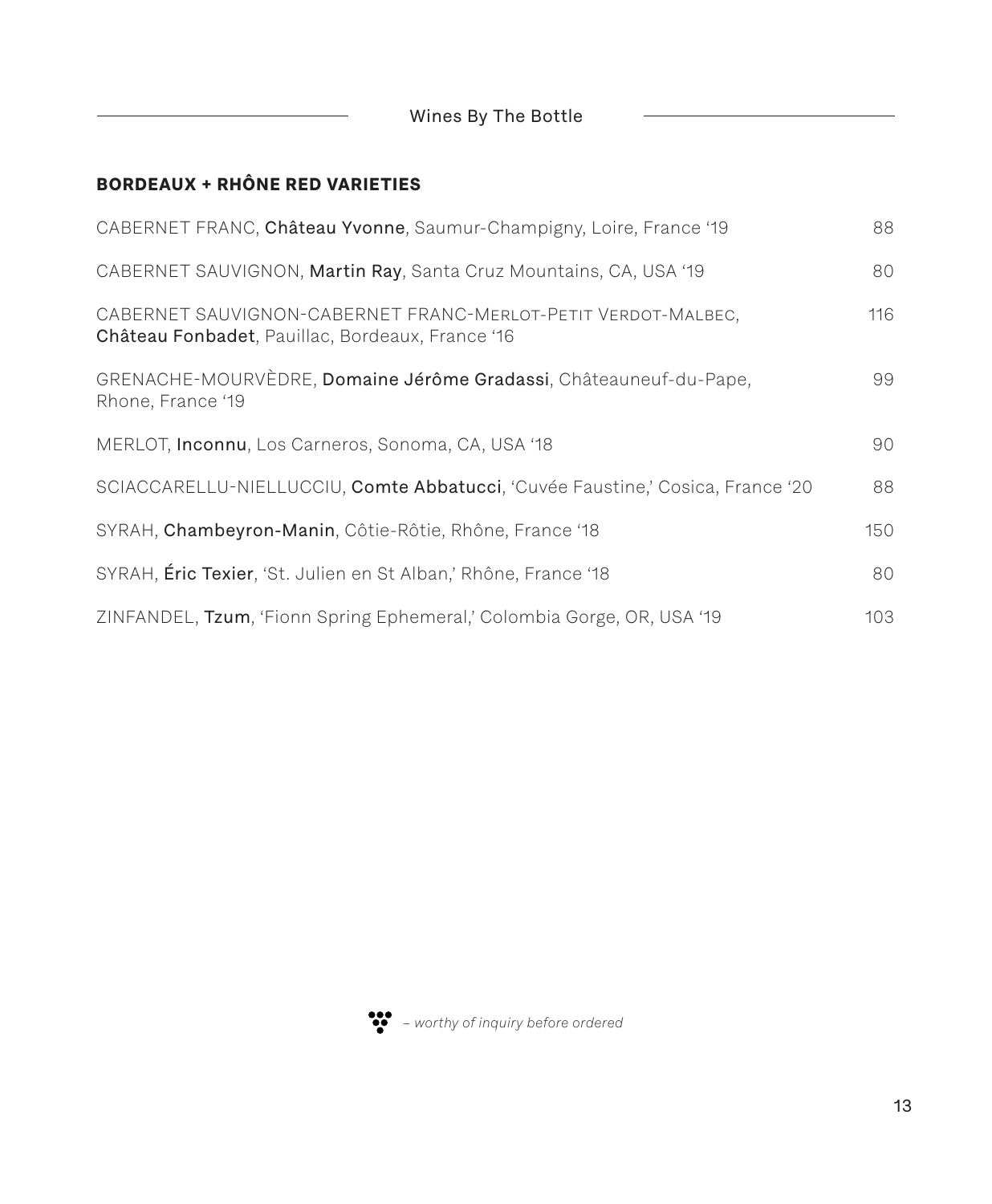#### Spirits

#### **AMERICAN WHISKEY SCOTCH WHISKY**

| Angel's Envy                   | 18 |
|--------------------------------|----|
| Basil Hayden's                 | 14 |
| Blade + Bow                    | 16 |
| Buffalo Trace                  | 13 |
| Chattanooga Whiskey:           | 14 |
| Cask 111                       |    |
| Eagle Rare                     | 14 |
| Elijah Craig: Small Batch      | 11 |
| Four Roses: Yellow Label       | 10 |
| High West:                     | 11 |
| American Prairie               |    |
| High West:                     | 13 |
| American Prairie Single Barrel |    |
| Knob Creek                     | 10 |
| Maker's Mark                   | 10 |
| Michter's                      | 13 |
| Noah's Mill                    | 17 |
| Willett Pot Still              | 17 |
| Woodford Reserve               | 10 |

#### **RYE WHISKEY**

| Elijah Craig Rye         | 11 |
|--------------------------|----|
| Michter's Rye            | 13 |
| Old Forester Rye         | 10 |
| Rittenhouse Rye          | 10 |
| Russel's Reserve Rye 6yr | 15 |
| Whistle Pig Rye 10yr     | 20 |

| R | Dewar's White Label       | 10 |
|---|---------------------------|----|
| 4 | Glenlivet 12yr            | 12 |
| Б | Glenmorangie 10yr         | 12 |
| З | Johnny Walker Black Label | 11 |
| 4 | Laphroaig 10yr            | 19 |
|   | Macallan 18yr             | 48 |
| 4 | Monkey Shoulder           | 10 |
|   |                           |    |

#### **GIN**

 $\overline{\phantom{a}}$ 

| Beefeater              | 10               |
|------------------------|------------------|
| <b>Bombay Sapphire</b> | 10               |
| Hayman's Old Tom       | 10               |
| Hendrick's             | 10               |
| High Wire Hat Trick    | 10               |
| Monkey 47              | 16               |
| Nolet's Silver         | 14               |
| Sipsmith               | 10               |
| St. George Bontanivore | $\left( \right)$ |

#### **VODKA**

| Belvedere         | 11  |
|-------------------|-----|
| Grey Goose        | 11  |
| Ketel One         | 1() |
| St. George:       |     |
| California Citrus |     |
| Tito's            |     |
|                   |     |

#### **RUM**

| Brugal Añejo        | 10 |
|---------------------|----|
| Denizen White Oak   | 10 |
| Flor de Caña 5yr    | 10 |
| Goslings Black Seal | 10 |
| Mt. Gay             | 11 |
| Ten to One Dark     | 13 |
| The Real McCoy 5yr  | 11 |

#### **TEQUILA**

| $\Omega$       | Casamigos Blanco   | 17 |
|----------------|--------------------|----|
| $\Omega$       | Casamigos Reposado | 18 |
| $\bigcap$      | Chamucos Blanco    | 12 |
| $\Omega$       | Chamucos Reposado  | 14 |
| $\bigcap$      | Espolón Blanco     | 10 |
| 6              | Espolón Reposado   | 11 |
| $\overline{4}$ | Herradura Blanco   | 11 |
| $\bigcap$      | Herradura Reposado | 12 |
|                | Herradura Añejo    | 14 |

#### **AMARO**

| 11 | Angostura       |    |
|----|-----------------|----|
| 11 | Averna          | 10 |
| IO | Braulio         | 10 |
| ١O | Cardamaro       | 9  |
|    | Cynar           | 9  |
|    | Fernet Branca   | 9  |
|    | Meletti         | 10 |
|    | Montenegro      | 11 |
|    | Nardini         | 10 |
|    | Ramazzotti      | 9  |
|    | St. George:     | 9  |
|    | Bruto Americano |    |
|    | Zucca           |    |
|    |                 |    |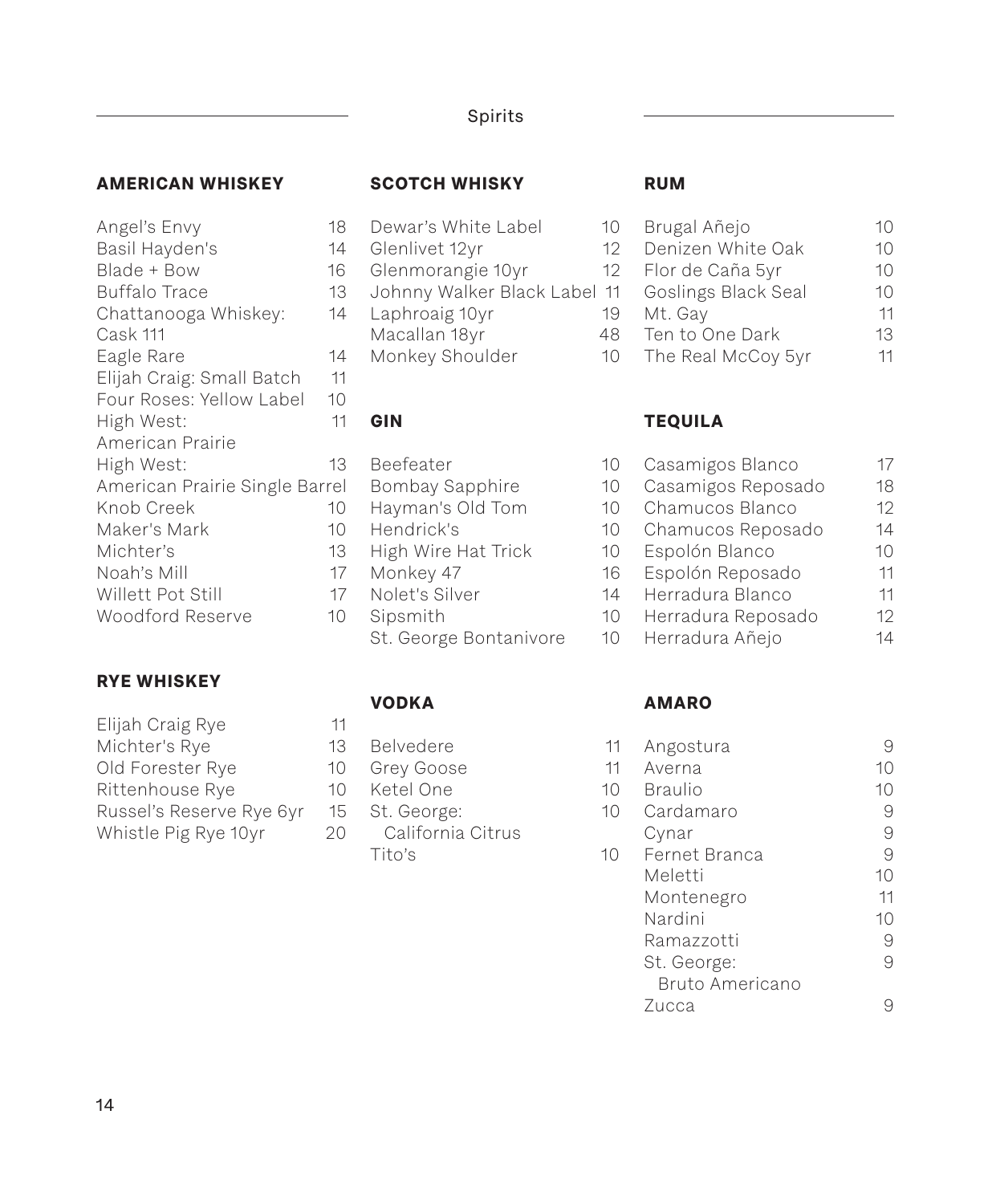After Dinner

ц.

| <b>COGNAC + CALVADOS</b>                                                                                      | <b>SHERRY</b><br>3oz pour |                                                           |    |
|---------------------------------------------------------------------------------------------------------------|---------------------------|-----------------------------------------------------------|----|
| Ansac, Cognac, VS                                                                                             |                           |                                                           |    |
| Pierre Ferrand, Cognac, '1840'                                                                                |                           | Cream Pedro Ximénez, Toro Albalá,<br>'Marqués de Poley'   | 9  |
| Boulard, Calvados, VSOP                                                                                       | 14                        | Pedro Ximénez, Toro Albalá, 'Don PX,'<br>Gran Reserva '94 | 18 |
| <b>GRAPPA</b>                                                                                                 |                           |                                                           |    |
| Merlot, Nonino, Italy                                                                                         | 16                        | <b>MADEIRA</b><br>3oz pour                                |    |
|                                                                                                               |                           | Broadbent, Sercial 10yr                                   | 18 |
| <b>LATE HARVEST + BOTRYTIS</b>                                                                                |                           | Henriques + Henriques, Malvasia 15yr                      | 22 |
| Furmint-Welschriesling-Weisburgunder,<br>28<br>Heidi Schröck, Beerenauslese, Burgenland,<br>Austria '20 (3oz) |                           | Henriques + Henriques, Verdelho 10yr                      | 18 |
| Malvasia di Bosa, G.Battista Columbu,<br>Riserva, Sardinia '13 (3oz)                                          | 17                        | <b>PORT</b><br>3oz pour                                   |    |
| Semillon-Sauvignon Blanc-Muscadelle,<br>Château les Justices,                                                 | 22                        | Niepoort, Tawny                                           | 10 |
| Sauternes, Bordeaux, France '17 (3oz)                                                                         |                           | Niepoort, LBV '17                                         | 13 |
| Moscato d'Asti, La Spinetta, 'Biancospino,' 60                                                                |                           |                                                           |    |

Piedmont, Italy '21 *(750mL)*